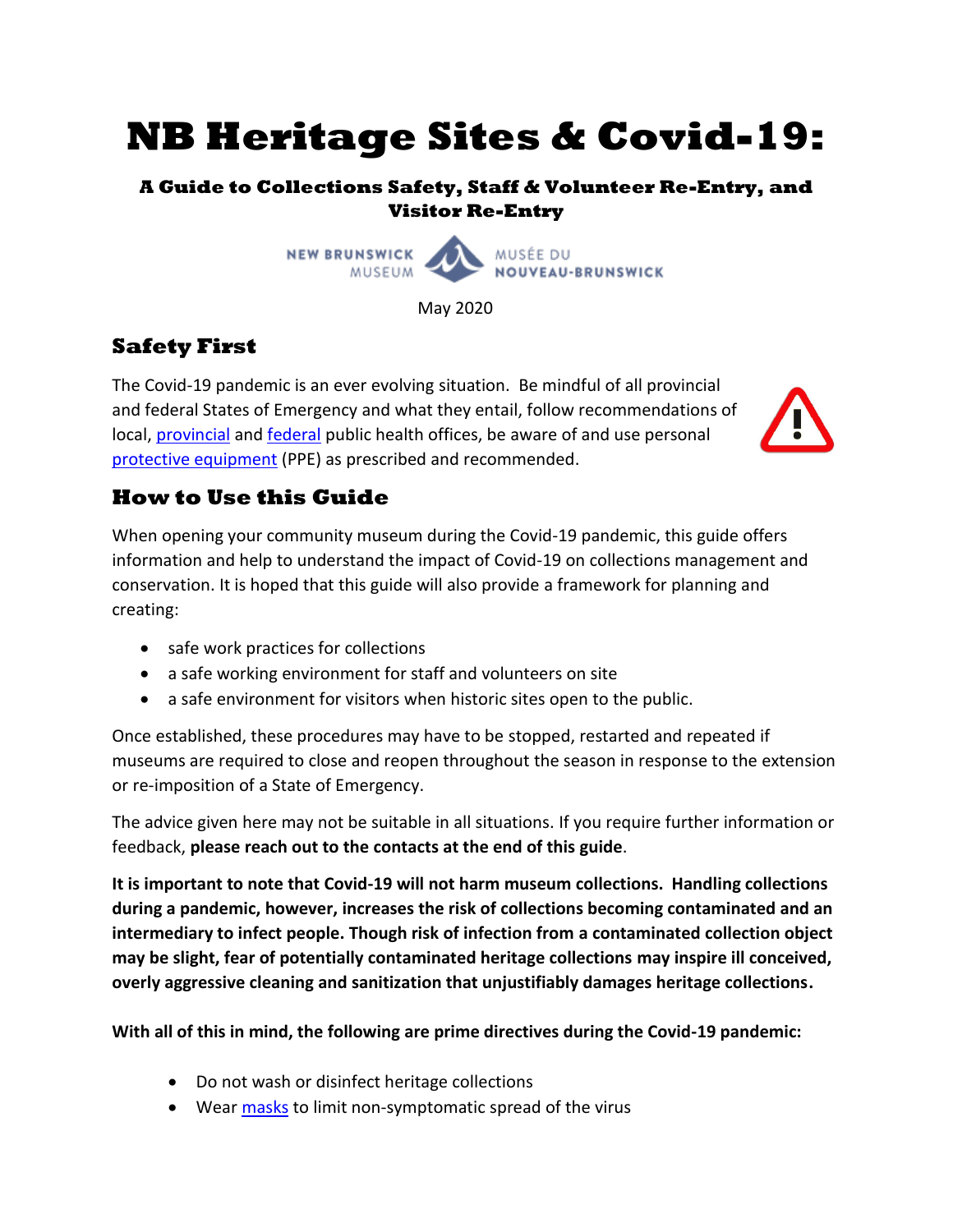- [Practice rigorous hand hygiene:](https://www.who.int/emergencies/diseases/novel-coronavirus-2019/advice-for-public) wash your hands frequently (do not use hand sanitizers when working with collections), wear clean gloves (dispose of gloves with care to avoid cross contamination)
- Take extra measures to restrict public and non-essential access to collections areas and objects
- Update information as best practices evolve with changing recommendations from public health and share it throughout the organizational structure

## **1. Collections Management & Conservation**

Whether heritage sites are open or closed to staff, volunteers or the public, collections management and conservation protocols remain in place to address secure access, security of collections, required supplies, monitoring and general housekeeping.

## **a. Entry and self-assessment**

All staff should do a [self-assessment](https://www2.gnb.ca/content/gnb/en/departments/ocmoh/cdc/content/respiratory_diseases/coronavirus/coronavirusexposure.html#/app/symptom-checker/guides/399/what-to-do) before entering the facility:

#### *Do not come to work sick!*

#### **b. Access**

Restrict access to collections whether on exhibit or not and whether your museum is open or closed to the public. This may involve limiting access to storage rooms or exhibit spaces to designated individuals. The purpose is to secure all areas, and to reduce the risk of spreading the coronavirus through casual or unnecessary interaction with each other and collections. Inform individual staff if Covid-19 pandemic protocols have resulted in a change of procedure or right of access to collections items.

## **c. Lockdown**

If the facility has been closed for [nine days or more](https://www.cac-accr.ca/wp-content/uploads/dlm_uploads/2020/04/cci_covid-19_en_2020-04-17.pdf) you can presume that the facility and its contents are virus free. If people have visited the facility during lockdown, familiarize yourself with the frequency and route of any staff or security who have been monitoring the facility to identify areas of potential Covid-19 contamination.

## **d. Supplies and PPE**

Gather supplies and personal protective equipment (PPE) in advance such as masks, gloves, hand sanitizer, wipes, new mops, brooms and dusters, paper towels, accessible garbage receptacles, [soap](https://www.canada.ca/en/health-canada/services/drugs-health-products/disinfectants/covid-19.html) (hand and for surface cleaning), source of hot water.

Have enough mops or mop heads to replace mops after use in one area before moving to a new area to avoid cross contamination. Please refer to resources for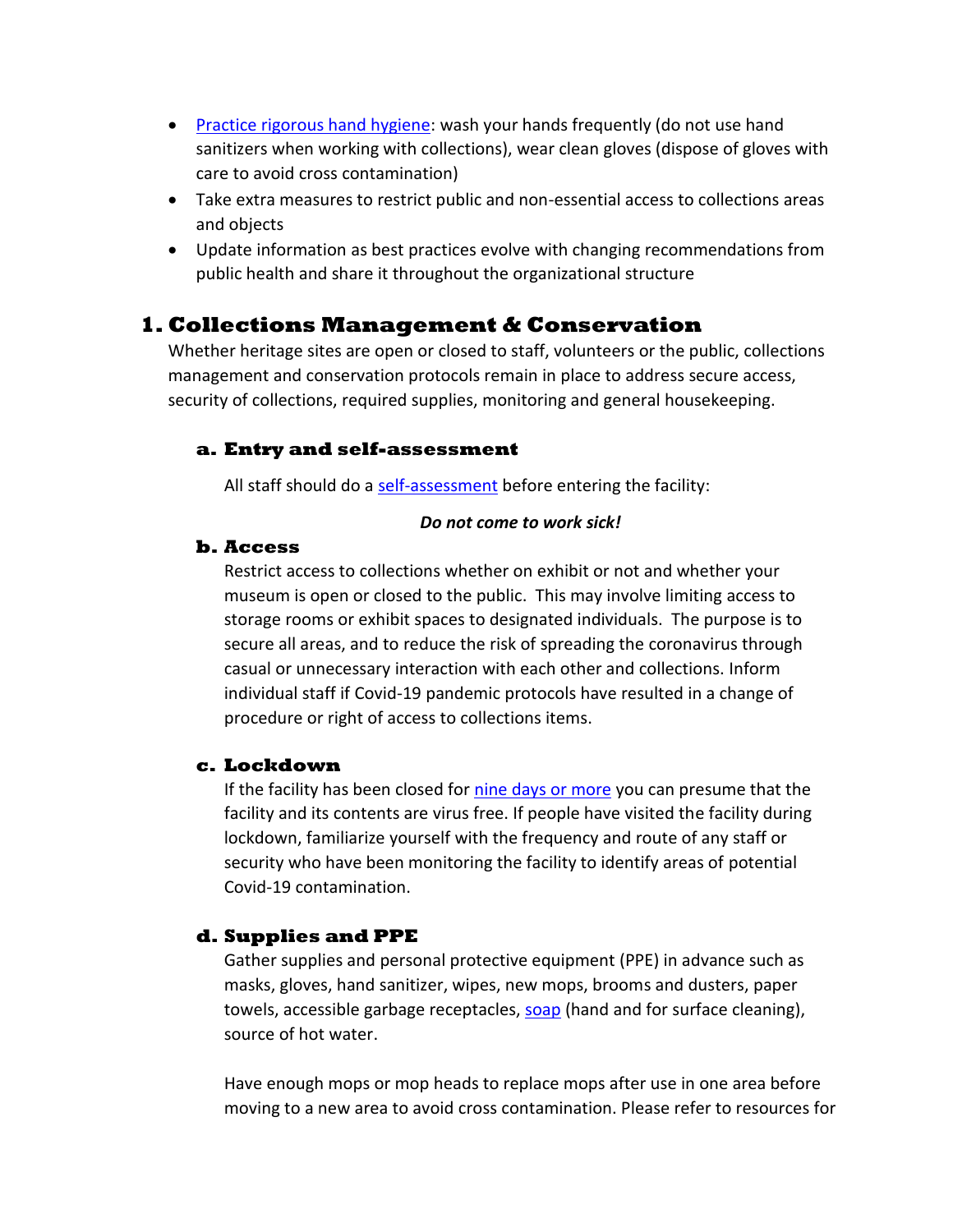guidance about [preventing cross contamination](https://www.ncptt.nps.gov/blog/covid-19-basics-re-entry-to-cultural-sites/) during regular cleaning/maintenance, see below.

## **e. PPE in practice**

Wear [masks](https://www.canada.ca/en/public-health/services/diseases/2019-novel-coronavirus-infection/prevention-risks/about-non-medical-masks-face-coverings.html) when working to protect furnishings, surfaces and colleagues; wash hands frequently and wear gloves; [change gloves](https://www.canada.ca/en/public-health/services/video/covid-19-how-to-take-off-disposable-gloves.html) as required to prevent cross contamination.

i. Protocols and PPE: use masks and gloves or clean hands frequently as per public health recommendations, when working with collections. Note that sanitizers can leave a residue on surfaces so they are not recommended when handling collections. Wear masks when handling collections or working in shared spaces. Leaving the mask on at all times minimizes the chance of touching one's face. If only one designated individual is entering, checking or working, the risk of contamination/infection is low; as more individuals have access to the site, the risk of contamination/infection increases.

## **f. Security & Monitoring**

- i. **If open to the public** restrict or limit access; close areas where social distancing cannot be achieved; inform the public of the health and safety risk; enforce no touching rules; remove temptations; define circulation routes and monitor.
- ii. **If closed to the public** (ie. lockdown) restrict access overall and schedule checks by a designated individual. Sites and collections should be checked at least weekly, daily if possible and practical. Establish a route to follow and a checklist. Note in the checklist any deviation from the planned route.
- iii. If necessary, establish a ventilation protocol and schedule to mitigate soaring temps and humidity, ie. run fans, open windows, or run dehumidifiers to encourage air circulation and prevent mould growth. These schedules and protocols should be incorporated into procedural documents for indeterminate closure or lockdown during the summer months.

## **g. Housekeeping – Collections vs. Common Areas**

**Do not disinfect or initiate more elaborate cleaning of the collection** than usually done when opening. Rely on persons with collections experience and familiarity with a site. **The use of professional cleaning services who are unfamiliar with collections and preservation protocols is NOT recommended.**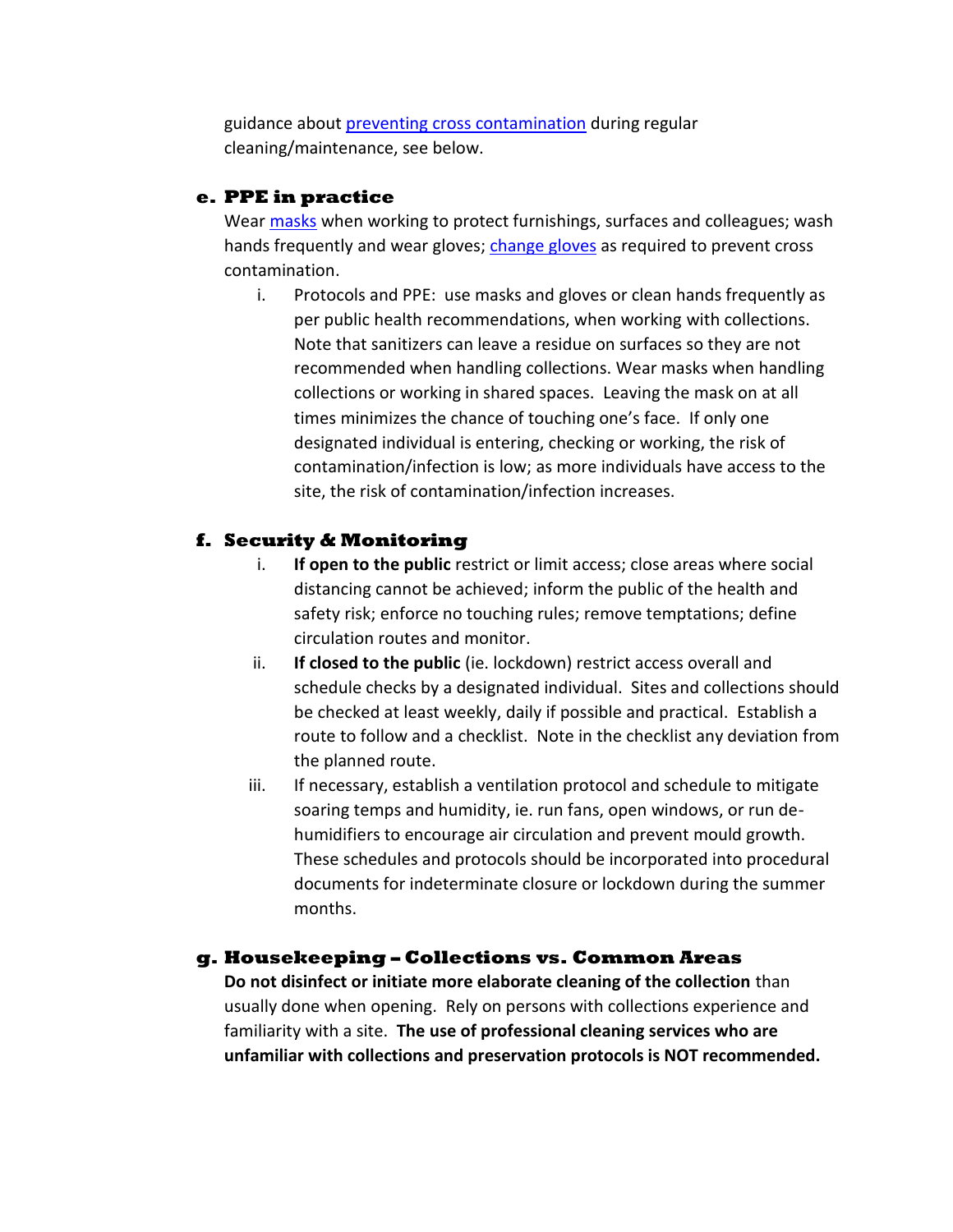If your site has been closed all winter with little or no access by staff, volunteers or visitors, collections are not contaminated with Covid-19. Once anyone accesses the site, however, there is a renewed risk of the virus being present. Increase frequency of cleaning and disinfecting of all common areas and high touch surfaces. The Canadian Conservation Institute currently advises that the virus remains active and contractible on surfaces up to 9 days.

- i. Most seasonal and some year-round museums and heritage sites have a procedure for spring cleaning. Follow your regular opening procedure while practicing Covid-19 protocols of distancing, handwashing, and wearing masks and gloves.
	- a. [Do not wash or disinfect heritage collections.](https://www.cac-accr.ca/wp-content/uploads/dlm_uploads/2020/04/cci_covid-19_en_2020-04-17.pdf) If there are any exceptional concerns about cleaning collection items including heritage surfaces and textiles, please consult a conservator (see contacts below)
	- b. Equipment: New mops and brooms are recommended; [separate clean from dirty;](https://www.ncptt.nps.gov/blog/covid-19-basics-re-entry-to-cultural-sites/) wash mop heads; provide a protocol for cleaning or disposal of contaminated equipment and materials. When working in the museum during a pandemic/epidemic, wear masks and gloves and wash hands frequently to prevent possible contamination of the collection by staff during opening.
	- c. Restrict and monitor staff or volunteer access to the sites even when not accessible to the public.
- ii. If you are unsure if heritage collection objects are contaminated (unusual if all other procedures are followed, but not impossible) or if they are exposed to a Covid-19 positive visitor or employee do not wet clean or sanitize collection material. Instead, leave in situ and restrict handling or access for 9 days. Alternatively, remove collections objects to a secure location and isolate for 9 days.
	- a. Use appropriate PPE when handling potentially contaminated collection material.
	- b. If removing collection items to a secure location for isolation, wrap them for transport.
	- c. If a returned loan or pending acquisition arrives, wrap and monitor per usual pest management protocol (may include freezing), then isolate for 9 days.

# **2. Staff & Volunteer Re-Entry**

As the situation evolves and provincial and federal authorities initiate staged reopenings, heritage operations will resume. Consequently, increasing numbers of people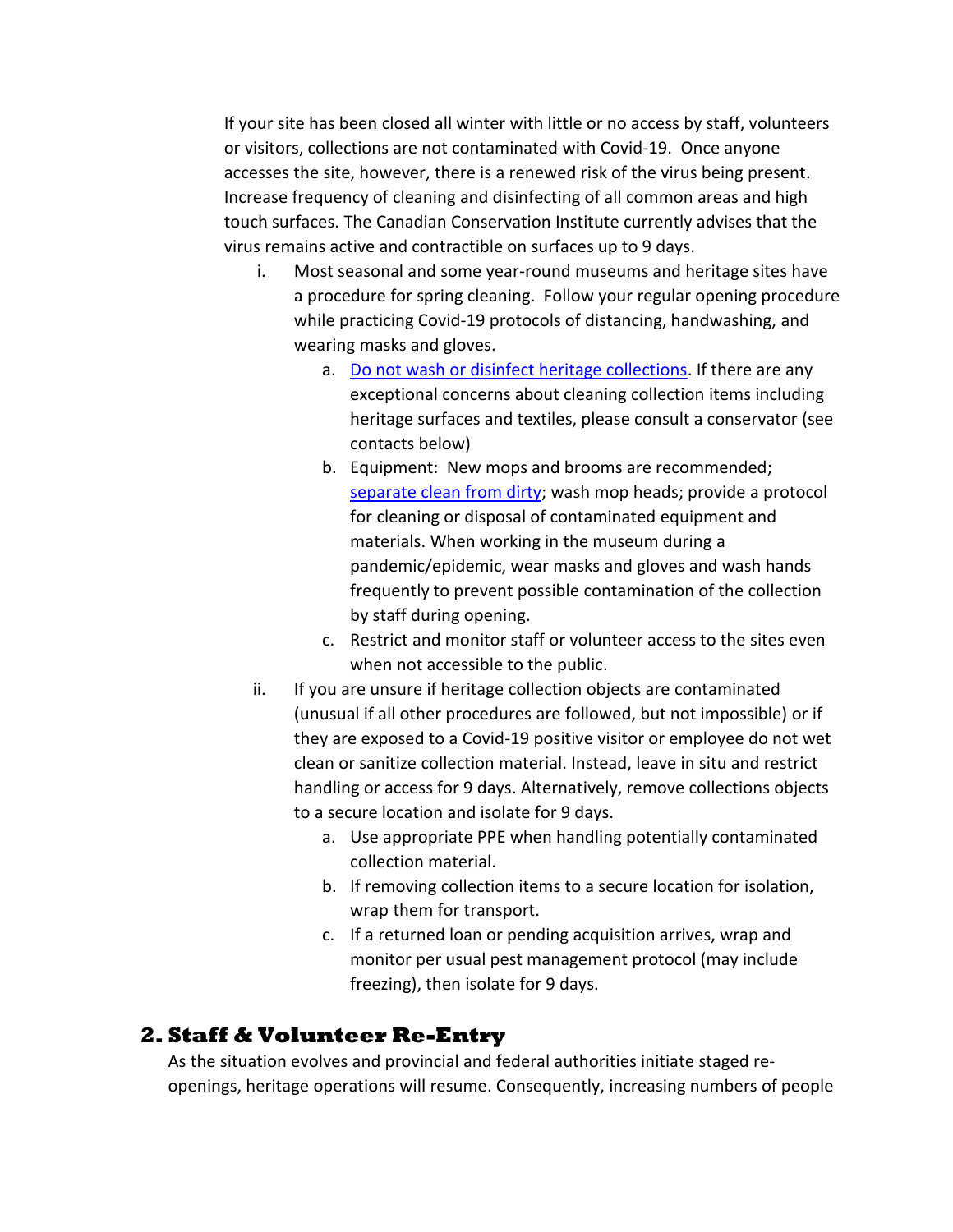will be entering your sites. It is recommended that staff and volunteer entry does not coincide with public entry to provide staff with time to refine new procedures and protocols. Update your plan as best practices evolve with changing recommendations from public health.

#### **a. Establish a Re-entry Committee**

Set up a committee, (likely a Board and Staff subcommittee), with defined roles and responsibilities that include: re-entry plan; health, safety and security protocols; training of staff and volunteers; inventory and replacement of supplies; housekeeping protocols; communication plan for staff/volunteers and others including media; authority structure (who is in charge and ultimately responsible); circulation of updated contact information. The Re-entry Committee's work is not finished on the first day of re-entry but continues indefinitely. Consequently, the re-entry committee will keep all staff up to date on any deviation or change in procedure or policy as necessary.

#### **b. Signage and assessments**

All staff should do a [self-assessment](https://www2.gnb.ca/content/gnb/en/departments/ocmoh/cdc/content/respiratory_diseases/coronavirus/coronavirusexposure.html#/app/symptom-checker/guides/399/what-to-do) before entering the facility.

#### *Do not come to work sick!*

Post [signage](https://www2.gnb.ca/content/dam/gnb/Departments/h-s/pdf/en/CDC/PosterCL.pdf) at all entry points, establish protocol for [live or self-screening](https://www2.gnb.ca/content/dam/gnb/Departments/h-s/pdf/ScreeningEF.pdf) with recommended questions. See GNB for templates, signage and screening questions.

## **c. Limited access**

Establish who is required to be on site. Is the number required more or less than usual? Can everyone be accommodated within the parameters of distancing requirements? Consider off site work for some. Consider a staggered or alternating schedule of days on site and days off site. Notify staff and volunteers if Covid-19 pandemic protocols have resulted in a change in accessing collection objects and areas within a site.

## **d. Supplies and PPE**

Gather supplies and personal protective equipment (PPE) in advance such as masks, gloves, hand sanitizer, wipes, new mops, brooms and dusters, paper towels, accessible garbage receptacles, [soap](https://www.canada.ca/en/health-canada/services/drugs-health-products/disinfectants/covid-19.html) (hand and for surface cleaning), source of hot water.

Have enough mops or mop heads to replace mops after use in one area before moving to a new area to avoid cross contamination. Please refer to resources for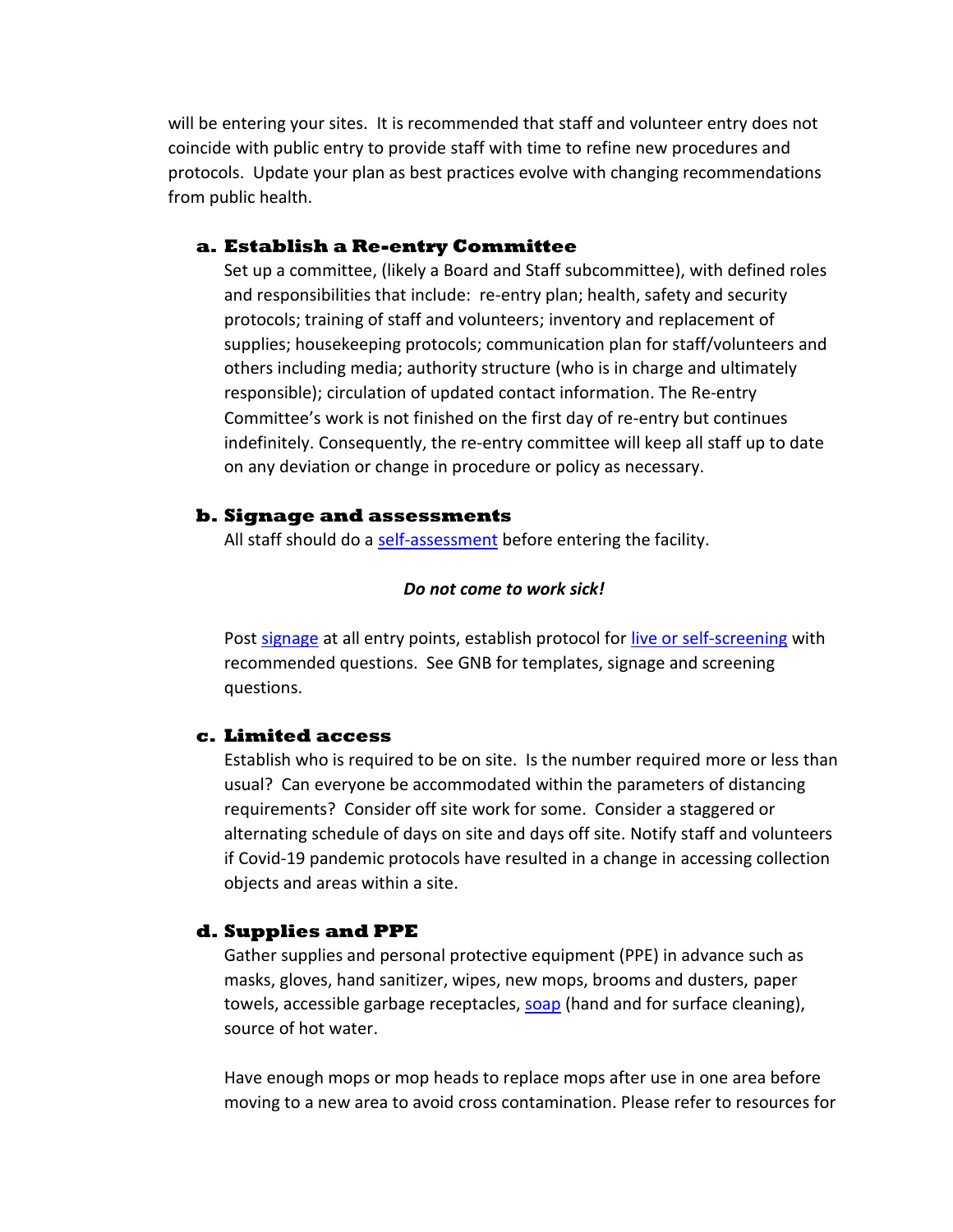guidance about [preventing cross contamination](https://www.ncptt.nps.gov/blog/covid-19-basics-re-entry-to-cultural-sites/) during regular cleaning/maintenance, see below.

## **e. PPE in practice**

Wear [masks](https://www.canada.ca/en/public-health/services/diseases/2019-novel-coronavirus-infection/prevention-risks/about-non-medical-masks-face-coverings.html) when working to protect furnishings, surfaces and colleagues; wash hands frequently and wear gloves, [change gloves](https://www.canada.ca/en/public-health/services/video/covid-19-how-to-take-off-disposable-gloves.html) as required to prevent cross contamination. Note that sanitizers can leave a residue on surfaces so they are not recommended when handling collections. Wear masks when handling collections or working in shared spaces. Leaving the mask on at all times minimizes the chance of touching one's face. If only one designated individual is entering, checking or working, the risk of contamination/infection is low; as more individuals have access to the site, the risk of contamination/infection increases.

## **f. Housekeeping Protocols for Staff or Common Areas**

Most seasonal and some year-round museums and heritage sites have a procedure for spring cleaning. Follow your regular opening procedure while practicing Covid-19 protocols of distancing, handwashing, and wearing masks and gloves. Reply on persons with collections experience and familiarity with a site. **The use of professional cleaning services who are unfamiliar with collections and preservation protocols is NOT recommended.** 

- i. Equipment: New mops and brooms are recommended; separate clean [from dirty;](https://www.ncptt.nps.gov/blog/covid-19-basics-re-entry-to-cultural-sites/) wash mop heads; provide a protocol for cleaning or disposal of contaminated equipment and materials. When working in the museum during a pandemic/epidemic, wear masks and gloves and wash hands frequently to prevent possible contamination of the collection by staff during opening.
- ii. Restrict and monitor staff or volunteer access to the sites even when not accessible to the public.
- iii. Establish a protocol for the cleaning and disinfecting of common areas and frequently touched hard surfaces such as knobs, switches, railings, sign in books, pens/pencils, countertops and table tops, kitchens and washrooms.
- iv. Establish an accessible cleaning products station. Rather than being hidden in closets or under counters to prevent unnecessary contact with knobs and drawers, create a specific open area where all products are easily accessible, neat, tidy, and clean!
- v. Create a detailed task checklist that outlines clearly stated protocols and places them on a schedule.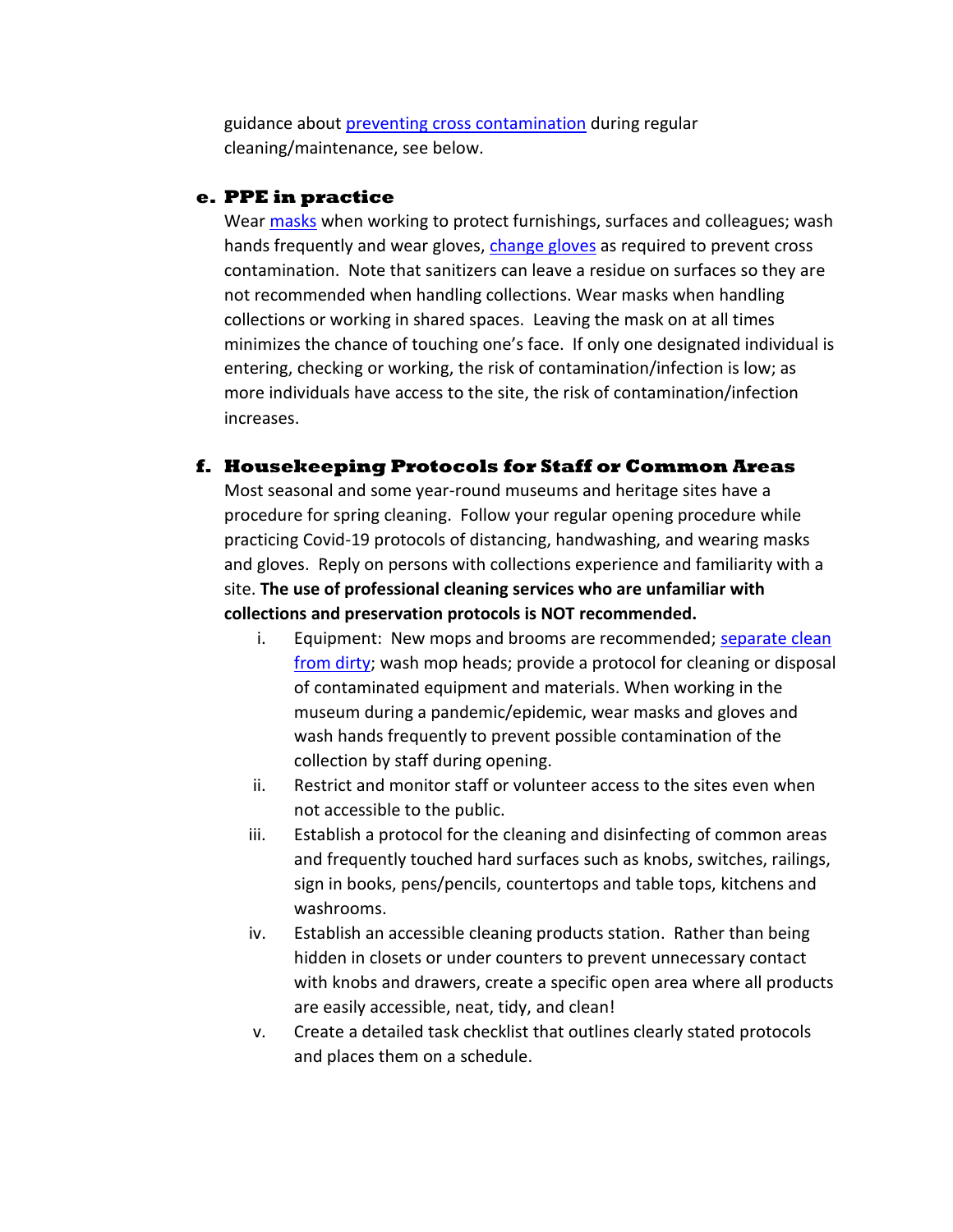## **g. Work areas/stations**

Evaluate work areas for staff and volunteers to ensure safe distancing, traffic patterns, accessibility and ease of cleaning. Safe and efficient movement is a challenge in heritage buildings with small rooms, doorways and hallways, but it must be considered. Any limitations will inform parameters for working on site and suggest appropriate on site vs. off site work projects. Consider staggered scheduling of staff to ease the challenges.

## **h. Ventilation**

Ensure proper ventilation of work spaces for fresh air quality but also as temperatures and humidity rise over the summer months: fans, air conditioners, open windows.

#### **i. Other Projects**

Consider this time as [an opportunity to work on projects](https://ansm.ns.ca/Documents/Supporting%20Seasonal%20Staff%20During%20COVID-19.pdf?fbclid=IwAR3a3MYTahJUlCnarQSfq3Ue7G4jEGSfd5nUFWyF7g_8kMcRw29nkob518k) that are often less of a priority when visitors are present or when employees and volunteers are occupied with delivering programs and events: cataloguing; digitization; rehousing collections; collections and program planning; general maintenance; online projects and training.

## **j. Enforcement of Rules**

Staff and volunteers must be well [trained and understand the impact of the new](https://www.worksafenb.ca/safety-topics/covid-19/covid-19-what-workers-and-employers-need-to-know/)  [requirements and protocols.](https://www.worksafenb.ca/safety-topics/covid-19/covid-19-what-workers-and-employers-need-to-know/) This is not the time for shortcuts and while feedback is welcomed, it must be part of a larger discussion so that protocols are consistent across an organization. Staff and volunteers must be trained on how to handle non-compliance and other difficult situations with colleagues, should they arise.

## **3. Visitor Re-Entry**

After a lockdown, heritage sites will be allowed to open to visitors again. Local campaigns and staycation concepts encourage engagement with arts, culture and heritage. In addition to the preceding considerations, additional protocols are recommended in order to achieve a safe visitor experience during the Covid-19 pandemic. These include:

#### **a. Re-entry Committee**

If not done already, establish a re-entry committee: define roles, responsibilities, policies and procedures; establish parameters for ongoing monitoring, evaluation and alteration as the situation changes. The Re-entry Committee's work is not finished on the first day of re-entry but continues indefinitely.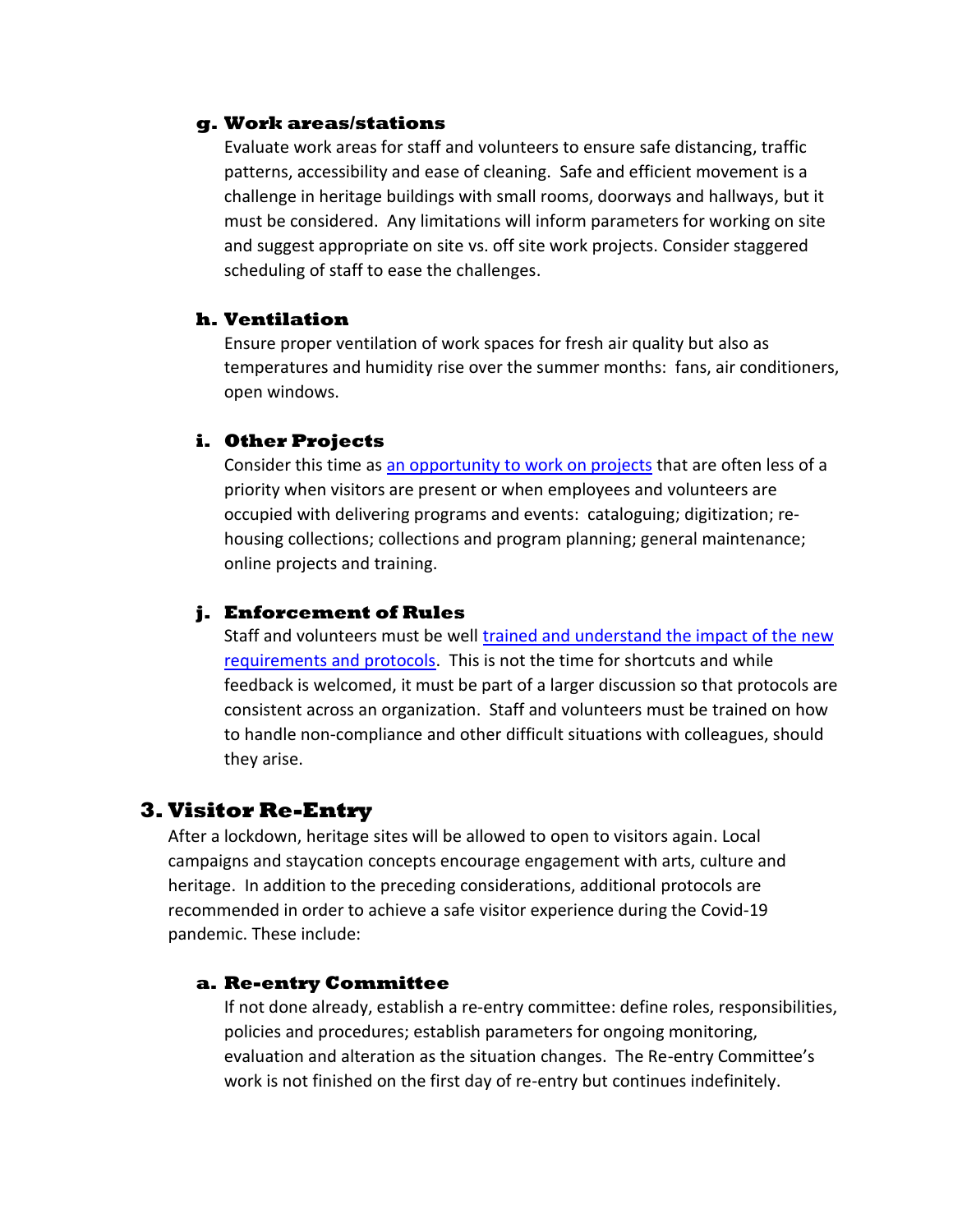Consequently, the re-entry committee will keep all staff up to date on any deviation or change in procedure or policy as necessary.

## **b. Signage and assessments**

- i. Post [signage](https://www2.gnb.ca/content/dam/gnb/Departments/h-s/pdf/en/CDC/PosterCL.pdf) at all entry points, establish a protocol for [live or self](https://www2.gnb.ca/content/dam/gnb/Departments/h-s/pdf/ScreeningEF.pdf)[screening](https://www2.gnb.ca/content/dam/gnb/Departments/h-s/pdf/ScreeningEF.pdf) with recommended questions. See GNB for templates, signage and screening questions.
- ii. Consider whether to provide masks to visitors or whether it is a requirement for entry. *People observed to be symptomatic may be refused entry.*
- iii. Establish a protocol whereby site and visitor information is exchanged in case tracing becomes necessary after a positive test by staff, volunteer or visitor. Visitor information should be collected by the site host to avoid multiple handling of pens, pencils and lists, and maintained in a secure place due to privacy considerations.

## **c. Housekeeping**

[Training](https://www.cac-accr.ca/wp-content/uploads/dlm_uploads/2020/04/cci_covid-19_en_2020-04-17.pdf) staff and volunteers and having them understand cleaning and disinfecting protocols is critical. Public access requires more frequent attention to common areas and high touch surfaces; the presence of visitors may require increased attention in areas of the site rarely used by staff but commonly used by visitors. Reply on persons with collections experience and familiarity with a site. **The use of professional cleaning services who are unfamiliar with collections and preservation protocols is NOT recommended.** 

- i. Spring cleaning may take on additional significance. A space may not require spring cleaning for staff and volunteers to perform their duties, but may require it if a site is open to the public. As above, follow your regular opening procedure while practicing Covid-19 protocols of distancing, handwashing, masks and gloves.
- ii. Daily housekeeping tasks become more frequent as visitors access a site. Entryways, pathways, parking and interior traffic routes require more attention as they are used by visitors.
- iii. [Cleaning and disinfecting](https://www2.gnb.ca/content/dam/gnb/Departments/h-s/pdf/CDCOVIDE.pdf) of common areas and frequently touched hard surfaces such as knobs, switches, railings, sign in books, pens/pencils, countertops and table tops, kitchens and washrooms is extremely important to reduce risk of virus contamination. As noted, frequency increases with public access. Whenever [feasible](https://www.cdc.gov/coronavirus/2019-ncov/community/cleaning-disinfecting-decision-tool.html) these surfaces should be disinfected after every use.
- iv. Will washrooms be available to visitors? Establish responsibility and protocols for cleaning and disinfecting.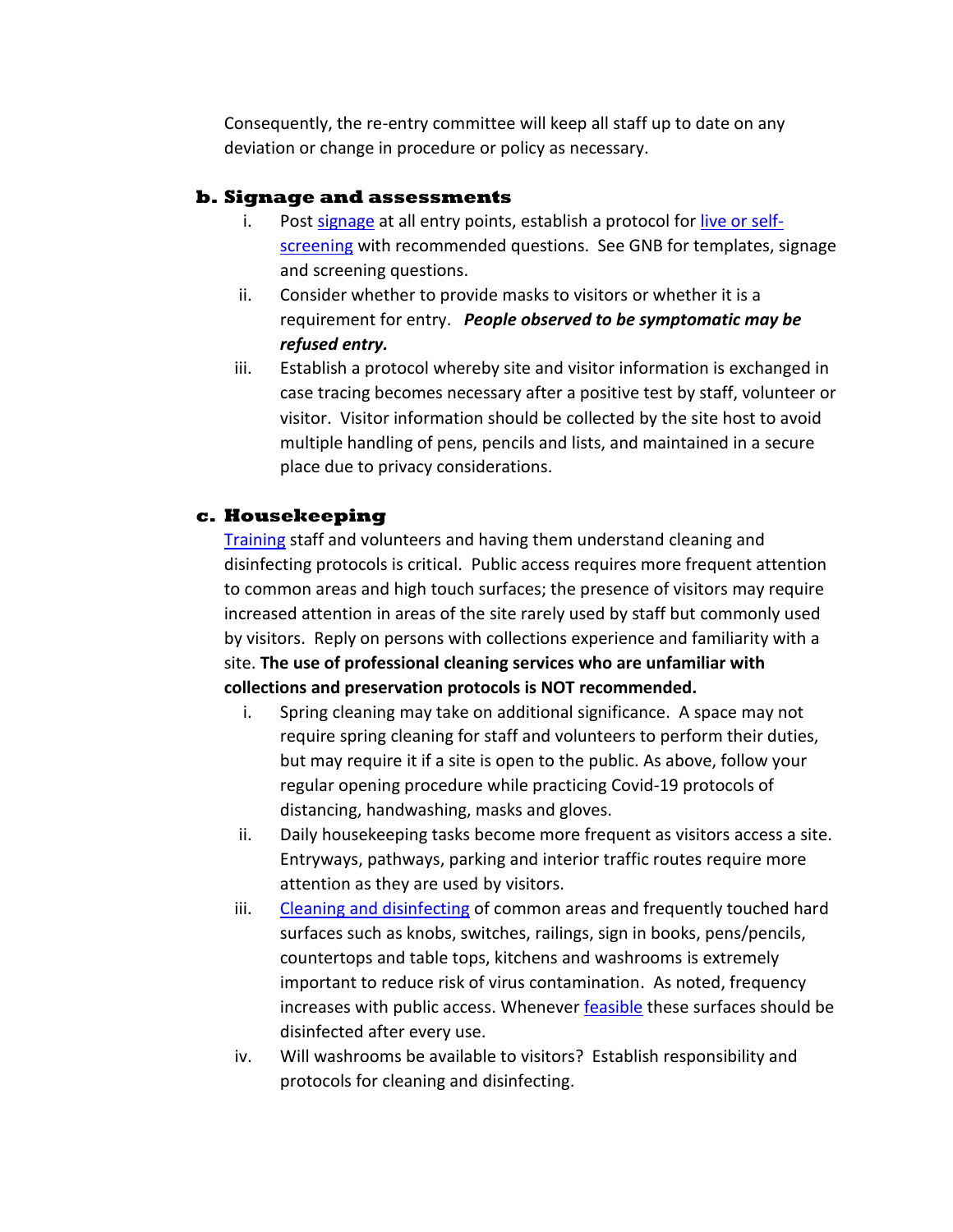- v. Establish an accessible cleaning products station where all products are easily accessible, neat, tidy, and clean!
- vi. Create a detailed task checklist that outlines clearly stated protocols that are done on an hourly/daily schedule. With public access, the checklist may become more detailed than one for staff and volunteers.

## **d. Safety & Security vs. Interpretation**

Heritage sites must plan how visitors will interact safely with staff, volunteers, collections and exhibitions. For example, guided tours may not be possible in tight heritage spaces when distancing must be maintained. At the same time, visitors must be monitored for security purposes. Hands on displays and touchable programs need to be re-visited. There are several possibilities to mitigate the risks.

- i. Limit the number of visitors to a safe maximum.
- ii. Close spaces where distancing protocols or monitoring are not possible, a second floor, an outbuilding, or separate site, for example.
- iii. Limit hours of operation to reduce interaction, facilitate distancing and to make cleaning and disinfecting protocols practical. This could result in a reduction in daily hours or days of the week.
- iv. [Alternative interpretative](https://ansm.ns.ca/Documents/Supporting%20Seasonal%20Staff%20During%20COVID-19.pdf?fbclid=IwAR3a3MYTahJUlCnarQSfq3Ue7G4jEGSfd5nUFWyF7g_8kMcRw29nkob518k) plans must be considered. For example, more signage may be used to facilitate self-guided tours, outdoor interpretation with safe distancing and virtual interpretation of site themes using videos or social media may all be used to preserve social distancing, eradicate touching and reduce close interaction between visitors and interpreters.

## **e. Visitor PPE**

Determine whether any PPE will be required or provided by the site.

## **f. Admission Fees & Sales**

Consider options for limiting cash exchanges such as online ticketing in advance, admission by donation to a box, or even free admission. For shop sales, consider e-transfer or online payment via Paypal.

## **g. Visitors and Collections Access**

Researchers regularly request access to heritage collections and supporting documentation. Consider feasibility and how to provide this service while practicing safe distancing, PPE (masks and gloves), security of collections, and isolation of collections and supporting documents before and after access. Consider a log of date, time, visitors and the resources that were accessed.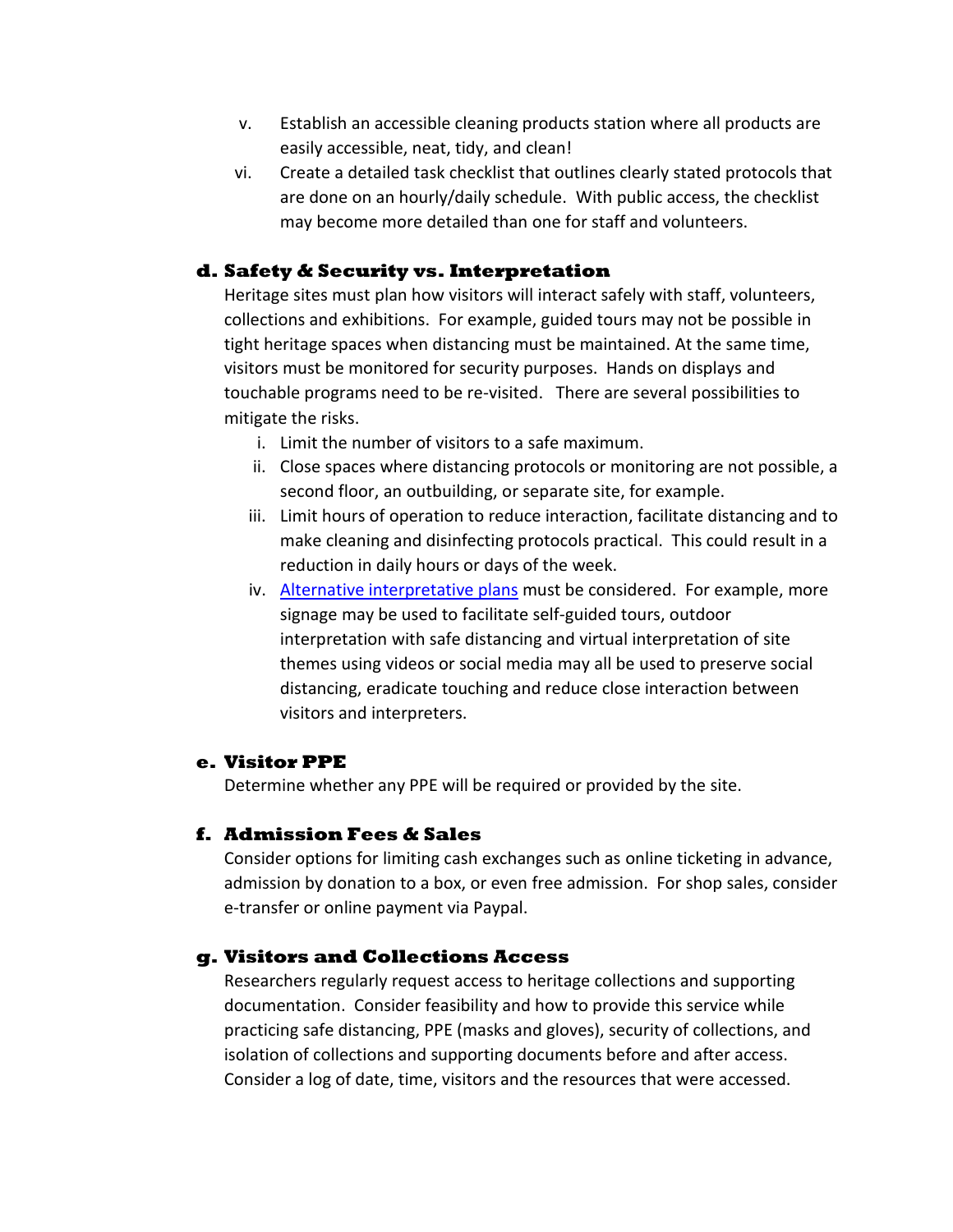Avoid hand sanitizer when handling collections as it may leave a residue, particularly on paper based collections. Handwashing is recommended.

#### **h. Food & Beverage**

Food and beverage sales, either restaurant or as part of a special event, should be done in accordance with public health recommendations.

#### **i. Enforcement of Rules**

As described above, staff and volunteers must b[e well trained and understand](https://www.worksafenb.ca/safety-topics/covid-19/covid-19-what-workers-and-employers-need-to-know/)  [the impact of new requirements and protocols.](https://www.worksafenb.ca/safety-topics/covid-19/covid-19-what-workers-and-employers-need-to-know/) This is not the time for shortcuts and while feedback is welcomed, it must be part of a larger discussion so that protocols are consistent across your organization. Staff and volunteers must also be trained on how to respond to non-compliance and other difficult situations with visitors, should they arise.

## **4. Preparing for the Future**

Covid-19 will be with us for a long time and progress toward "return-to-normal" may be reversed from time to time. We need to be prepared for any reversals.

## **a. Prevention of Re-contamination or Cross Contamination**

Have a good plan and follow it. Mistakes may happen but plan ahead to eliminate or mitigate as many problems as possible. Follow the established guidelines for PPE and cleaning. Keep staff and volunteers trained and informed.

#### **b. Symptoms or Positive Test**

Plan in advance for the possibility that staff, volunteers or visitors may manifest symptoms or test positive for Covid-19. Make everyone aware of the protocol for intervention and mitigation of the risk to those on site. Have procedures in place to close or isolate spaces, notify all staff, leadership of the organization, public health and the general public regarding a virus related closure of a site. Sites and visitors should exchange contact information for tracing should a positive test be confirmed.

#### **c. Re-Lockdown**

[Restrictions](https://www2.gnb.ca/content/gnb/en/corporate/promo/covid-19/recovery.html) may relax over the coming weeks and months, allowing access to sites. Nonetheless, prepare for subsequent declarations of provincial or national States of Emergency and the possibility that museums, heritage sites and parks may have t[o close once again.](https://www.canada.ca/en/conservation-institute/services/conservation-preservation-publications/canadian-conservation-institute-notes/closing-museum-winter.html) Prepare now for work at home projects, develop communication plans and most importantly, re-visit the beginning of this document to plan for securing sites and collections.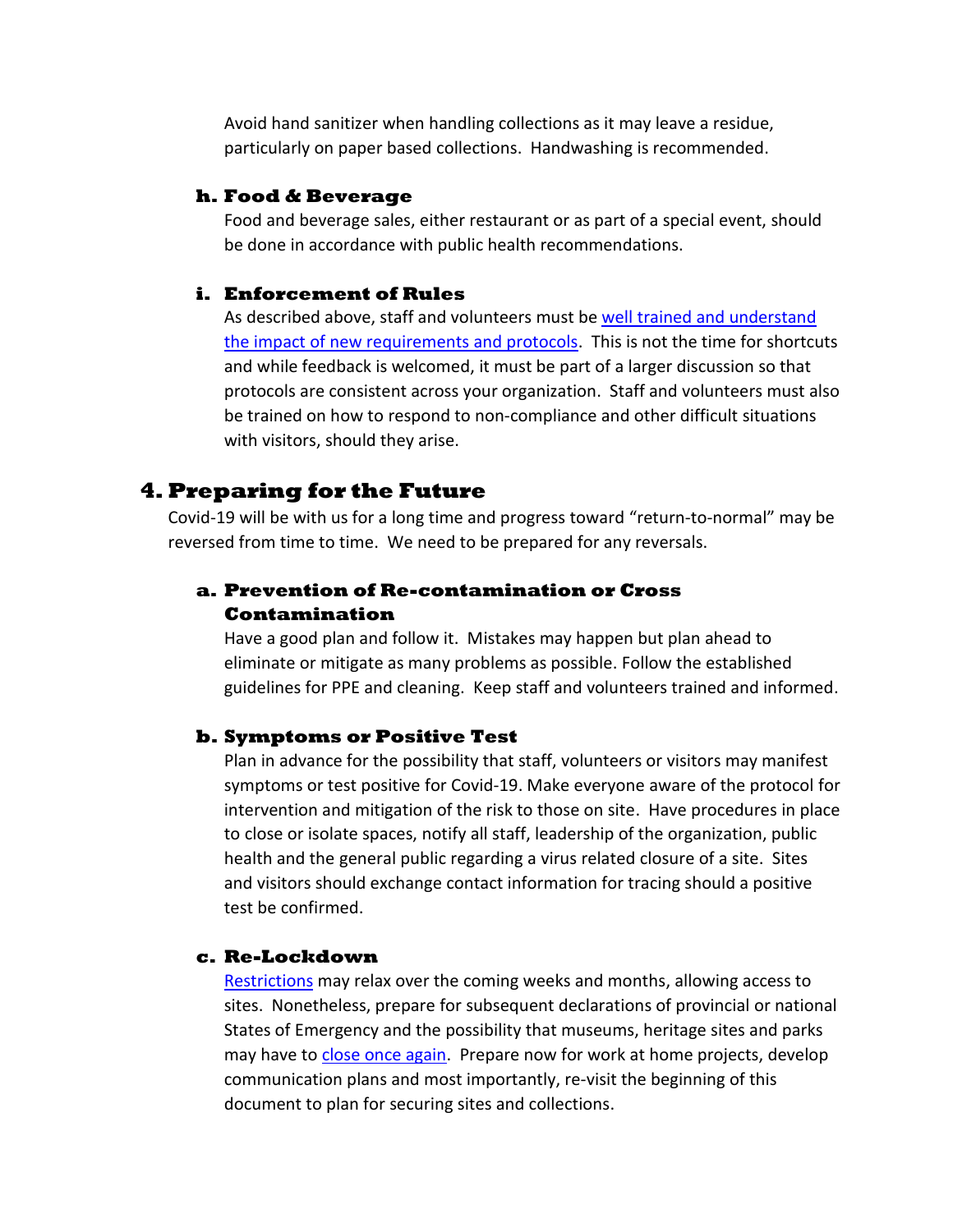## **d. Update Disaster Management Plan**

Disaster plans help sites prepare for and plan response to floods, fires, and weather events, but pandemics may not be part of your current document. Adapt and learn from the experience of Covid-19 by updating **Disaster** [Management Plans](https://www.canada.ca/content/dam/cci-icc/documents/services/conservation-preservation-publications/canadian-conservation-institute-notes/14-1-eng.pdf?WT.contentAuthority=4.4.10) to include the risk of a viral pandemic and the response required.

# **5. Resources**

# **Contact Us With Your Questions!**

We wish to share our expertise and advice in helping work through this challenging time.

<https://www.facebook.com/nbmmnb/>



Email: [info@nbm-mnb.ca](mailto:info@nbm-mnb.ca) (New Brunswick Museum)

Association Heritage New Brunswick:

506-454-3561 [info@amnb.ca](mailto:info@amnb.ca)

Canadian Conservation Institute: 1-866-998-3721 Ext. 0

## Government of New Brunswick:

COVID-19 operational plan guide

[https://www2.gnb.ca/content/dam/gnb/Departments/eco-bce/Promo/covid-19/covid-op-plan](https://www2.gnb.ca/content/dam/gnb/Departments/eco-bce/Promo/covid-19/covid-op-plan-guide.pdf)[guide.pdf](https://www2.gnb.ca/content/dam/gnb/Departments/eco-bce/Promo/covid-19/covid-op-plan-guide.pdf)

• NB's Recovery Plan

<https://www2.gnb.ca/content/gnb/en/corporate/promo/covid-19/recovery.html>

 Poster: PLEASE DO NOT ENTER THE FACILITY WITHOUT ANSWERING THE FOLLOWING QUESTIONS (Bilingual)

<https://www2.gnb.ca/content/dam/gnb/Departments/h-s/pdf/ScreeningEF.pdf>

Poster: Public Health Advice - PROTECT YOURSELF AND OTHERS FROM GETTING SICK

<https://www2.gnb.ca/content/dam/gnb/Departments/h-s/pdf/en/CDC/PosterCL.pdf>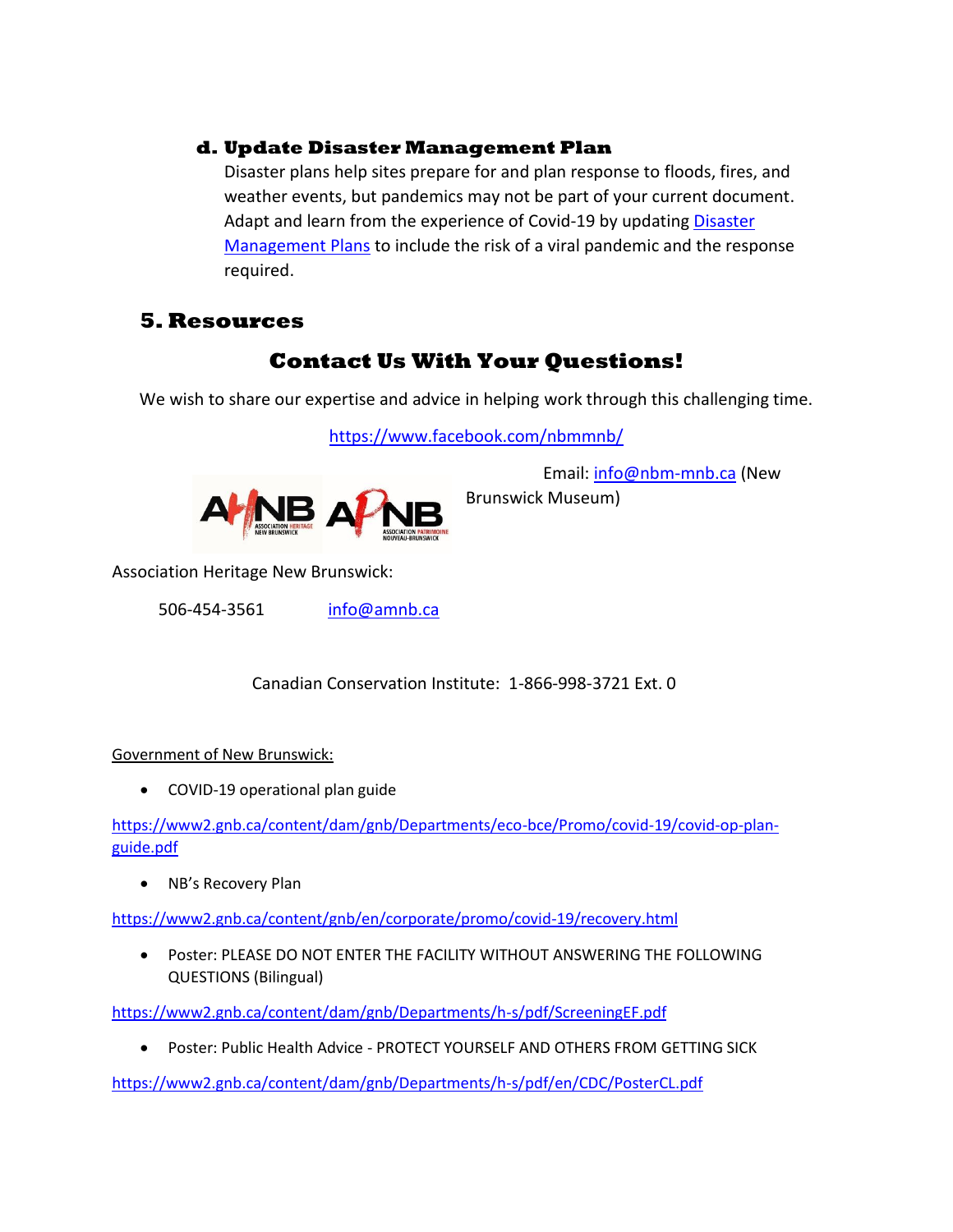• Cleaning and Disinfection for COVID-19

<https://www2.gnb.ca/content/dam/gnb/Departments/h-s/pdf/CDCOVIDE.pdf>

## GNB: Office of the Chief Medical Officer of Health Public Health

• Protect Yourself and Others

[https://www2.gnb.ca/content/gnb/en/departments/ocmoh/cdc/content/respiratory\\_diseases/coronavi](https://www2.gnb.ca/content/gnb/en/departments/ocmoh/cdc/content/respiratory_diseases/coronavirus/protect-yourselves-and-others.html) [rus/protect-yourselves-and-others.html](https://www2.gnb.ca/content/gnb/en/departments/ocmoh/cdc/content/respiratory_diseases/coronavirus/protect-yourselves-and-others.html)

Coronavirus

[https://www2.gnb.ca/content/gnb/en/departments/ocmoh/cdc/content/respiratory\\_diseases/coronavi](https://www2.gnb.ca/content/gnb/en/departments/ocmoh/cdc/content/respiratory_diseases/coronavirus.html) [rus.html](https://www2.gnb.ca/content/gnb/en/departments/ocmoh/cdc/content/respiratory_diseases/coronavirus.html)

Covid-19 self assessment

[https://www2.gnb.ca/content/gnb/en/departments/ocmoh/cdc/content/respiratory\\_diseases/coronavi](https://www2.gnb.ca/content/gnb/en/departments/ocmoh/cdc/content/respiratory_diseases/coronavirus/coronavirusexposure.html#/app/symptom-checker/guides/399/what-to-do) [rus/coronavirusexposure.html#/app/symptom-checker/guides/399/what-to-do](https://www2.gnb.ca/content/gnb/en/departments/ocmoh/cdc/content/respiratory_diseases/coronavirus/coronavirusexposure.html#/app/symptom-checker/guides/399/what-to-do)

## GNB: Worksafe NB:

• Embracing the New Normal

<https://www.worksafenb.ca/media/60996/embracing-the-new-normal.pdf>

Respiratory viruses and the workplace

[https://www.worksafenb.ca/media/60816/respiratory\\_viruses\\_and\\_the\\_workplace.pdf](https://www.worksafenb.ca/media/60816/respiratory_viruses_and_the_workplace.pdf)

## Government of Canada - Health:

Coronavirus Disease

<https://www.canada.ca/en/public-health/services/diseases/coronavirus-disease-covid-19.html>

• Non-medical masks and face coverings

[https://www.canada.ca/en/public-health/services/diseases/2019-novel-coronavirus](https://www.canada.ca/en/public-health/services/diseases/2019-novel-coronavirus-infection/prevention-risks/about-non-medical-masks-face-coverings.html)[infection/prevention-risks/about-non-medical-masks-face-coverings.html](https://www.canada.ca/en/public-health/services/diseases/2019-novel-coronavirus-infection/prevention-risks/about-non-medical-masks-face-coverings.html)

Hard surface disinfectants and hand sanitizers (COVID-19)

<https://www.canada.ca/en/health-canada/services/drugs-health-products/disinfectants/covid-19.html>

Coronavirus disease (COVID-19): How to remove disposable gloves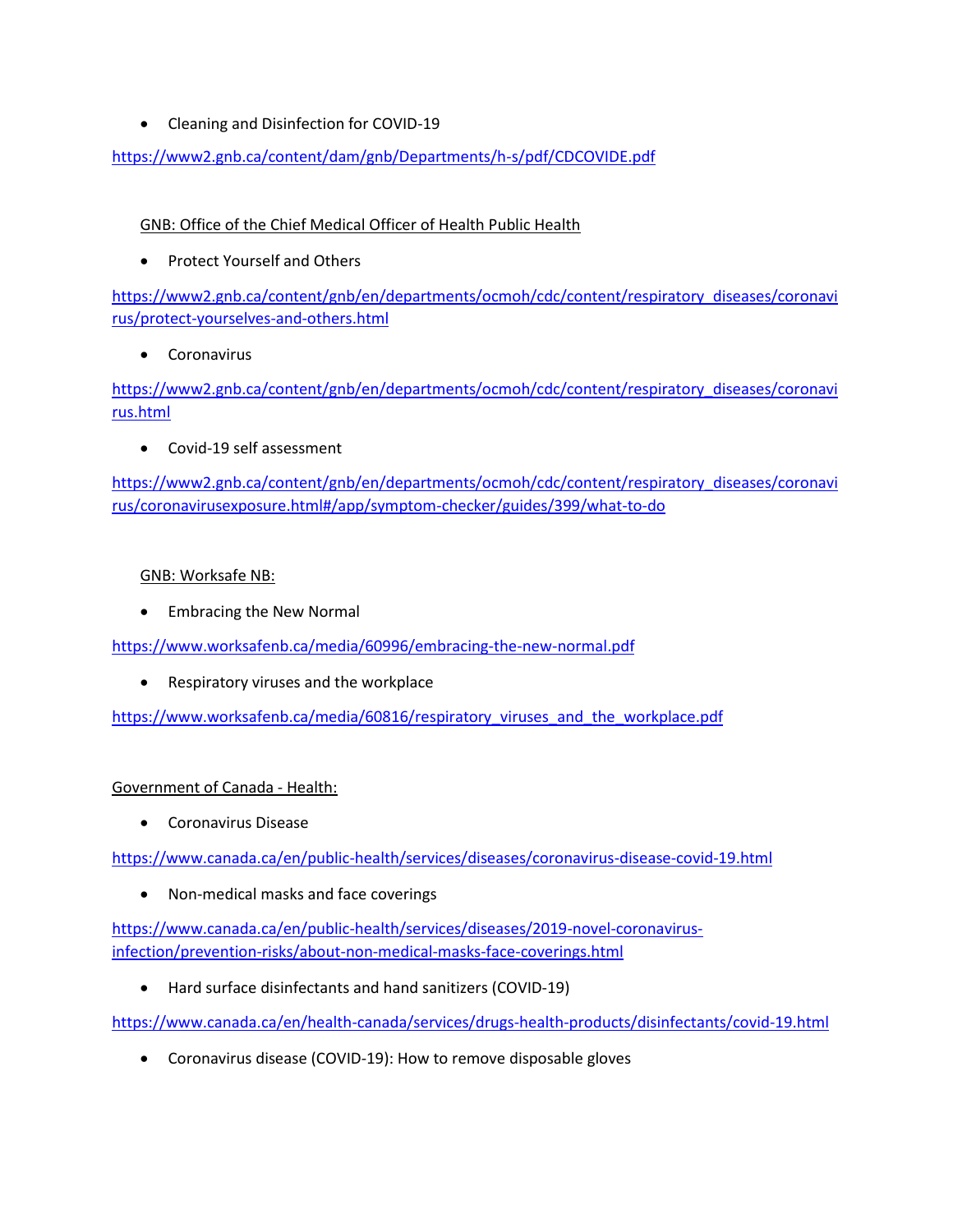[https://www.canada.ca/en/public-health/services/video/covid-19-how-to-take-off-disposable](https://www.canada.ca/en/public-health/services/video/covid-19-how-to-take-off-disposable-gloves.html)[gloves.html](https://www.canada.ca/en/public-health/services/video/covid-19-how-to-take-off-disposable-gloves.html)

## World Health Organization (WHO):

Coronavirus disease (COVID-19) advice for the public

<https://www.who.int/emergencies/diseases/novel-coronavirus-2019/advice-for-public>

## Center for Disease Control (CDC):

Guidance for Cleaning and Disinfecting

<https://www.cdc.gov/coronavirus/2019-ncov/community/cleaning-disinfecting-decision-tool.html>

## International Council of Museums (ICOM):

Covid-19 Recommendations for the conservation of museum collections

<https://icom.museum/en/news/recommendations-for-the-conservation-of-museum-collections/>

Covid-19 Museums and the end of lockdown: ensuring the safety of the public and staff

[https://icom.museum/en/news/museums-and-end-of-lockdown-ensuring-the-safety-of-the-public-and](https://icom.museum/en/news/museums-and-end-of-lockdown-ensuring-the-safety-of-the-public-and-staff/)[staff/](https://icom.museum/en/news/museums-and-end-of-lockdown-ensuring-the-safety-of-the-public-and-staff/)

## Canadian Conservation Institute:

Caring for Heritage Collections during the COVID-19 Pandemic

[https://www.cac-accr.ca/wp-content/uploads/dlm\\_uploads/2020/04/cci\\_covid-19\\_en\\_2020-04-17.pdf](https://www.cac-accr.ca/wp-content/uploads/dlm_uploads/2020/04/cci_covid-19_en_2020-04-17.pdf)

CCI Notes 14/1 Emergency Preparedness for Cultural Institutions

[https://www.canada.ca/content/dam/cci-icc/documents/services/conservation-preservation](https://www.canada.ca/content/dam/cci-icc/documents/services/conservation-preservation-publications/canadian-conservation-institute-notes/14-1-eng.pdf?WT.contentAuthority=4.4.10)[publications/canadian-conservation-institute-notes/14-1-eng.pdf?WT.contentAuthority=4.4.10](https://www.canada.ca/content/dam/cci-icc/documents/services/conservation-preservation-publications/canadian-conservation-institute-notes/14-1-eng.pdf?WT.contentAuthority=4.4.10)

CCI Notes 1/3 Closing a Seasonal Museum

[https://www.canada.ca/en/conservation-institute/services/conservation-preservation](https://www.canada.ca/en/conservation-institute/services/conservation-preservation-publications/canadian-conservation-institute-notes/closing-museum-winter.html)[publications/canadian-conservation-institute-notes/closing-museum-winter.html](https://www.canada.ca/en/conservation-institute/services/conservation-preservation-publications/canadian-conservation-institute-notes/closing-museum-winter.html)

## Nova Scotia Museums Association, etal:

Supporting seasonal staff through COVID-19: A Quick Guide for Canadian Museums